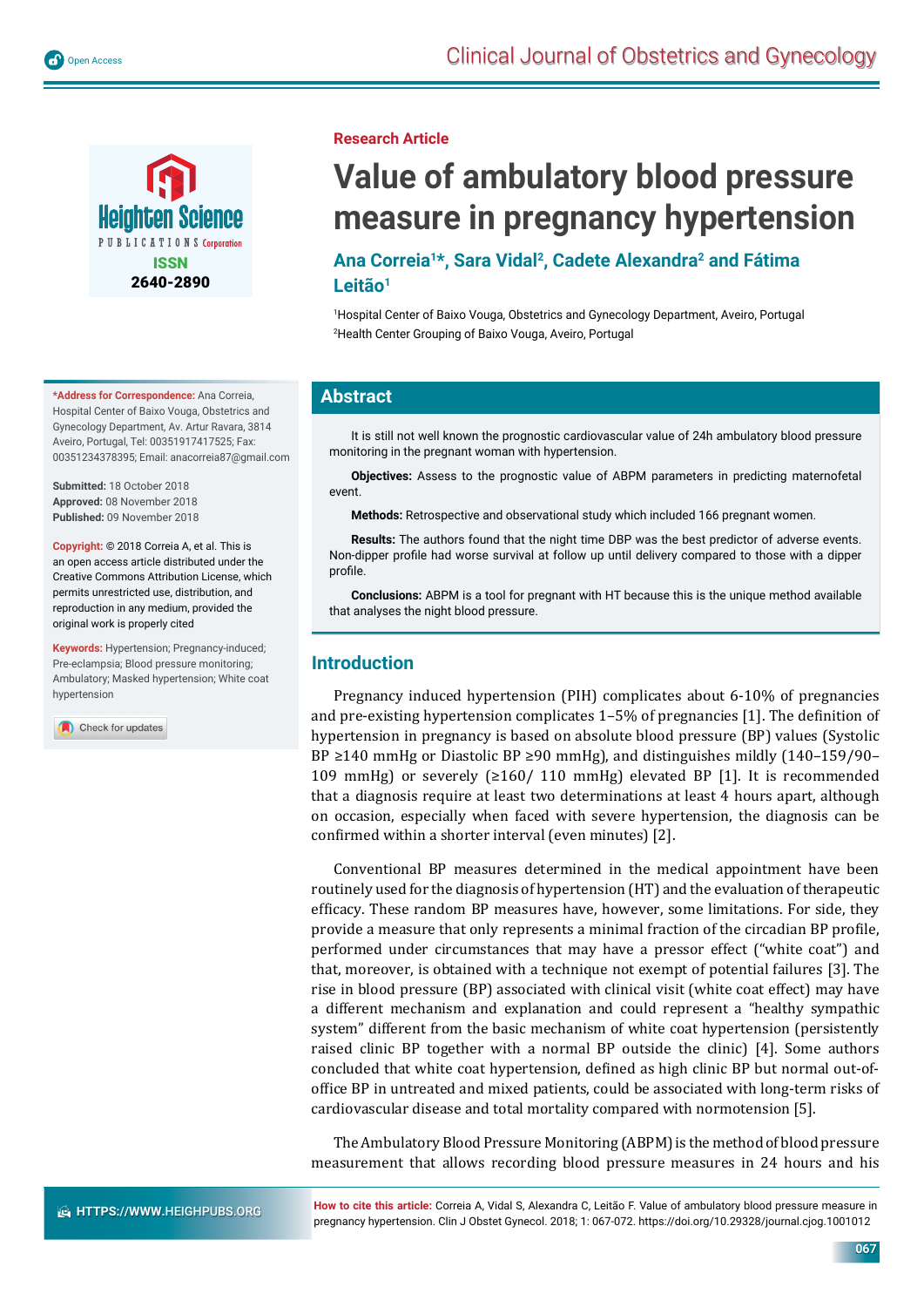

circadian rhythm and evaluating various parameters such as mean BP, pressure loads, areas under the curve, variations between daytime and night time, pulse pressure variability [6]. Twenty four-hour ambulatory monitoring is considered as the best predictor of cardiovascular risk in the individual patient and is the only technique that can describe the circadian rhythm of blood pressure accurately, which may be even more important when considering pregnant women [7].

In the 60's decade (i.e. five decades ago), Kain et al., demonstrated the benefits of ABPM, and the attractive possibility of measuring blood pressure during patients' daily activities. According to a search performed on MEDLINE database on May 11, 2015, since 2001, more than 2000 articles have been published every five years, showing the importance of this revolutionary method in the establishment of diagnosis and prognosis of patients with altered blood pressure, and in the assessment of the antihypertensive therapy. The first study, published in 1962, was crucial for demonstrating the assessment of 24-hour blood pressure without an observer, using a semi-automatic method [6].

ABPM is performed with the patient wearing a portable BP measuring device, usually on the non-dominant arm, for a 24–25 h period, so that it gives information on BP during daily activities and at night during sleep. The patient is asked to provide information in a diary on symptoms and events that may influence BP, in addition to the times of drug ingestion, meals and going to and rising from bed. In clinical practice, measurements are often made at 15 min intervals during the day and every 30 min overnight. The measurements are downloaded to a computer and a range of analyses can be performed. At least 70% of BPs during daytime and night-time periods should be satisfactory, or else the monitoring should be repeated [8].

For pregnancy related complications, hypertension is the most common, and can occur as gestational hypertension, preeclampsia, chronic hypertension, or preeclampsia superimposed on chronic hypertension. Women who develop these complications during pregnancy have a greater chance to develop cardiovascular disease later in life [9]. According to the WHO, PIH is one of the main causes of maternal, fetal and neonatal mortality and morbidity. It is the most common cause of maternal death in Europe. Women with PIH are at a greater risk of abruption placentae, cerebrovascular events, organ failure and disseminated intravascular coagulation. Fetuses of these mothers are at greater risk of intrauterine growth retardation, prematurity and intrauterine death [10].

Hypertension in pregnancy, as diagnosed by ABPM, is superior to the office measurement of BP in predicting outcomes [1] and seems to have a role in predicting deterioration from gestational hypertension to adverse events in pregnancy [10].

The main objective of this study is evaluate the relationship between the results of ambulatory blood pressure parameters and its relationships in the occurrence of adverse events in pregnancy.

### **Methods**

Retrospective and observational study which included 166 pregnant women designed from the Obstetrics appointment to the Cardiology/Hypertension appointment, having done the ABPM, between January 2007 and June 2016. The pregnant women included were those who ABPM revealed values compatible with hypertension. Pregnant women who did not meet criteria in ABPM of hypertension were excluded. The following data were evaluated: age, personal history, obstetrics, family, body mass index, weight gain in pregnancy, values of blood pressure in the appointment, values recorded in ABPM, delivery and new born, pregnancy and postpartum events, follow-up of woman and child. The defined events were: mother, fetal or neonatal dead, preeclampsia, eclampsia, gestational diabetes, prematurity and fetal growth restriction.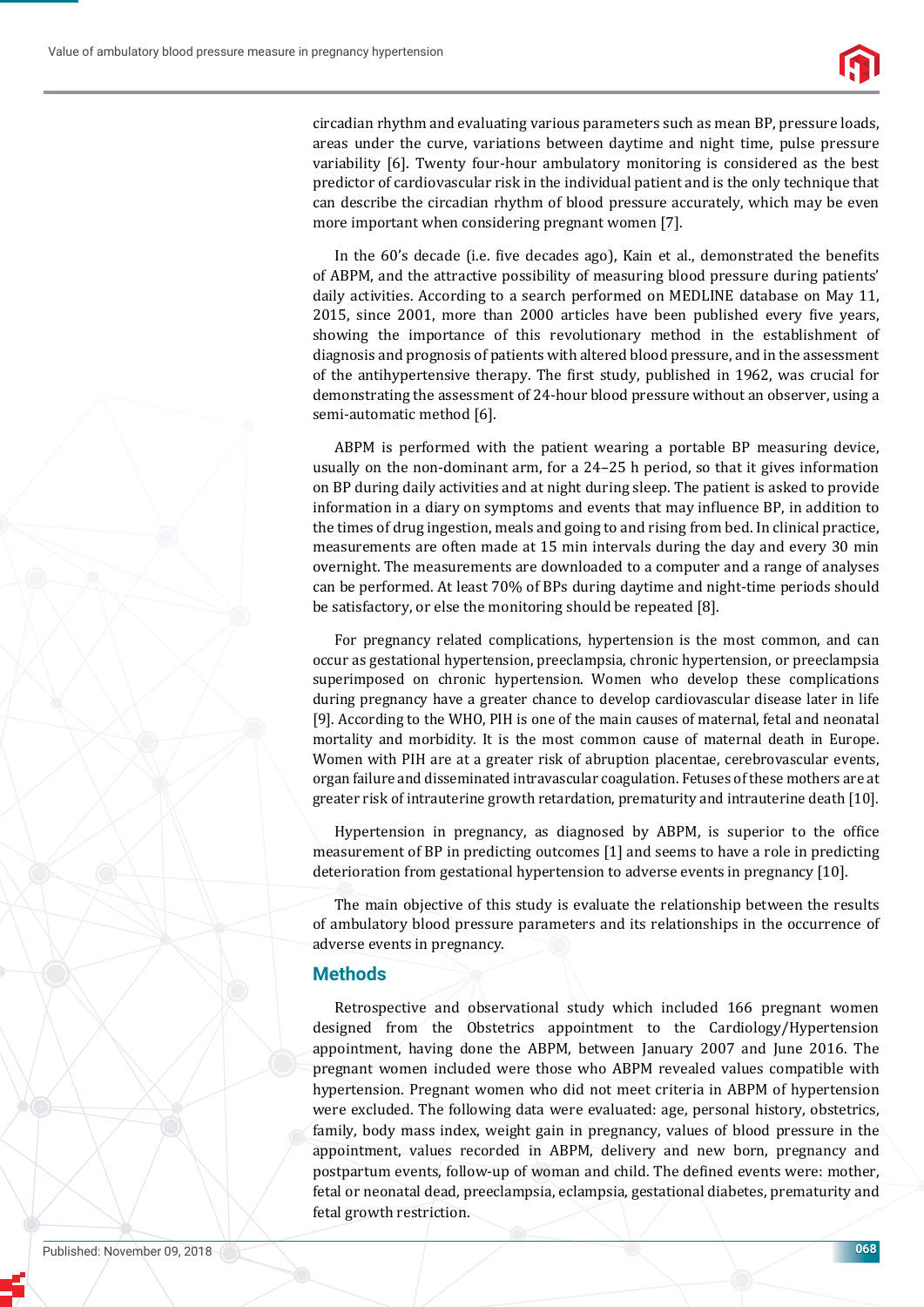

In addition to the values obtained through the ABPM, we calculated the fall (or dip, %) of mean BP from awake to sleep BP: (mean awake BP−mean sleep BP)/mean awake BP×100%. If the sleep systolic BP (SBP) was <10% lower than the awake SBP, the subject was categorized as a nondipper.

Data were analysed using descriptive and inferential statistics with the Statistical Package for the Social Science (SPSS®) for Windows (version 21.0). For the inferential analysis we used the cross-tables of variables with the application of the chi-square test. When a significant association between the variables was detected by the chisquare test. To compare the results of ABPM according to the event occurrence, we used the t-student parametric test for independent samples. The significance level of 5% was used to all the statistical studies. The study was approved by the ethics committee of the hospital.

#### **Results**

The sample is composed by 166 pregnant women, who performed ambulatory blood pressure monitoring (ABPM) following the follow-up in the consultation of Pregnancy and Hypertension, which revealed criteria of hypertension (HT). In the sample studied the mean age was 31.7 years with a standard deviation of 5.58 years (minimum of 19 years and maximum of 48 years). Regarding the classification of type of hypertension, 93 pregnant women (56%) had chronic HT, 73 gestaional HT (44%), and 8 had a previous history of unmedicated HT (Table 1).

From the obtained data, the event in pregnancy (Table 2) happened in about half of the group studied - 49.4% (82). In the sample, 60.8% (101) of the women had previous HT and of these 50.5% (51) had an event record. Previous gestational HT had occurred in 24.1% (40) of the women and of these 23 had an event occurrence. Previous preeclampsia occurred in 13.9% (23) of the women and of these 65.2% (15) had an event occurrence. Obesity was observed in 50% (83) of the women and of these 51.8% (43) had an event occurrence. The family history of cardiovascular events occurred in 27.1% (45) of the women, and 20 of these women had an event record.

| Table 1: Characteristics of the study population. |                                                                  |       |         |  |  |
|---------------------------------------------------|------------------------------------------------------------------|-------|---------|--|--|
|                                                   | <b>Gestacional HT</b><br><b>Chronic HT</b><br>$n=93$<br>$n = 73$ |       | p value |  |  |
| Age                                               | 30,1                                                             | 32,9  | 0,001   |  |  |
| Body mass index                                   | 31,6                                                             | 30,7  | 0,407   |  |  |
| Weight gain in pregnancy                          | 12,8                                                             | 10,6  | 0,043   |  |  |
| Number of cardiovascular risk factors             | 1,6                                                              | 2,2   | 0,009   |  |  |
| Systolic blood pressure at appointment            | 137,5                                                            | 134,1 | 0.095   |  |  |
| Diastolic blood pressure at<br>appointment        | 87,6                                                             | 86.2  | 0.362   |  |  |
| Gestacional age at ABPM                           | 27                                                               | 22    | < 0.001 |  |  |
| Gestacional age at birth                          | 37,8                                                             | 37,6  | 0.569   |  |  |
| New born weight                                   | 2968                                                             | 2952  | 0.894   |  |  |

**Table 2:** Characterization of the occurrence of the event and Chi-square test results.

|                                             |           | <b>Event</b>        |                        |                               |  |
|---------------------------------------------|-----------|---------------------|------------------------|-------------------------------|--|
| <b>Personal History Data</b>                |           | <b>No</b><br>$n=84$ | <b>Yes</b><br>$n = 82$ | Chi-square test (p)<br>value) |  |
|                                             | No        | 34                  | 31                     | 0,124(0,724)                  |  |
| Previous HT                                 | Yes       | 50                  | 51                     |                               |  |
| Previous gestacional HT                     | No        | 67                  | 59                     | 1,384 (0,239)                 |  |
|                                             | Yes       | 17                  | 23                     |                               |  |
| Previous pre-eclâmpsia                      | No        | 76                  | 67                     | 2,673 (0,102)                 |  |
|                                             | Yes       | 8                   | 15                     |                               |  |
| Obesity                                     | <b>No</b> | 44                  | 39                     | 0,386(0,535)                  |  |
|                                             | Yes       | 40                  | 43                     |                               |  |
| Family history of cardiovascular<br>disease | No        | 59                  | 62                     | 0,606(0,436)                  |  |
|                                             | Yes       | 25                  | 20                     |                               |  |

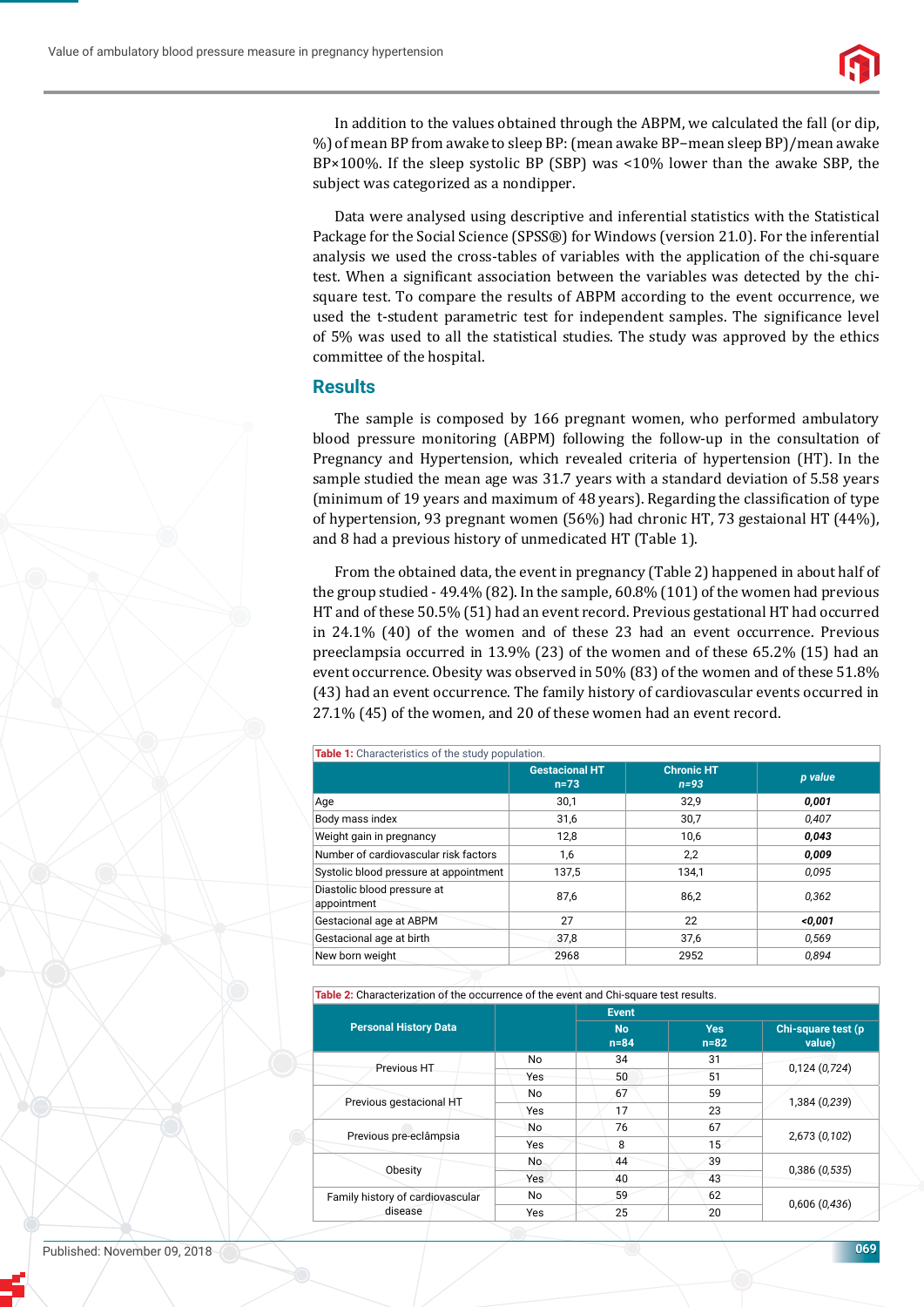

By applying the chi-square independence test, it was found that, at a significance level of 5%, the occurrence of the event was statistically independent of previous HT, previous gestational HT, previous preeclampsia, obesity and family history of cardiovascular disease. Thus, no differences were found in the variables described regarding the occurrence of an event during pregnancy.

In the analysis of the continuous variables (Table 3), by applying the parametric test t, it was found that, at a significance level of 5%, there are statistically significant differences for the occurrence of adverse event in pregnancy according to age, weight gain in pregnancy, systolic blood pressure (SBP) value in the appointment, diastolic blood pressure (DBP) value in the appointment, new born birth weight and gestational age at the delivery.

Table 4 presents the comparison between the different blood pressure results revealed in ABPM in function of the occurrence of adverse event in pregnancy. It was found that the results of 24h-SBP and 24h-DBP were, on average, higher in women who had an adverse event record. The differences observed were statistically significant, with a significance level of 5% (parametric test t). It can be affirmed that women with adverse event in pregnancy had significantly higher mean values of 24h-SBP and 24h-DBP than women without event registration. The analysis of results found that women with event registration had higher mean values in the SBP-day and DBP-day measures, the differences being statistically significant only for the DBP-day. Regarding the measurements of nocturnal blood pressure, it was observed that women with adverse event occurrence recorded had higher mean values on SBP by night and DBP by night than women without

**Table 3:** Comparison of age, BMI, weight gain in pregnancy, SBP and DBP values in the appointment, new born weight

| <b>Parameter</b>            | <b>Event</b> | $\mathbf n$ | <b>Average</b> | <b>Standard deviation</b> | p value |  |
|-----------------------------|--------------|-------------|----------------|---------------------------|---------|--|
| Age                         | No.          | 84          | 30,9           | 5,1                       | 0.046   |  |
|                             | Yes          | 82          | 32,6           | 5,9                       |         |  |
| <b>BMI</b>                  | No           | 84          | 30,7           | 6,2                       | 0,48    |  |
|                             | Yes          | 82          | 31,5           | 7,8                       |         |  |
| Weight gain in<br>pregnancy | No.          | 84          | 12,8           | 7,0                       | 0,024   |  |
|                             | Yes          | 82          | 10,3           | 6,8                       |         |  |
| SBP at<br>appointment       | No.          | 84          | 132,1          | 12,4                      | < 0.000 |  |
|                             | Yes          | 82          | 139,3          | 12,3                      |         |  |
| DBP at<br>appointment       | No.          | 84          | 84,4           | 9,6                       | < 0.001 |  |
|                             | Yes          | 82          | 89,2           | 8,6                       |         |  |
| New born weight<br>at birth | No.          | 84          | 3192           | 657                       | < 0.000 |  |
|                             | Yes          | 82          | 2719           | 805                       |         |  |
| Gestacional age<br>at birth | No           | 84          | 38             | 1                         |         |  |
|                             | Yes          | 82          | 36             | $\overline{2}$            | < 0.000 |  |

|                             |              |                |                | Table 4: Comparison of the results of ABPM parameters in function of the adverse event occurrence. |         |
|-----------------------------|--------------|----------------|----------------|----------------------------------------------------------------------------------------------------|---------|
| <b>ABPM</b> parameter       | <b>Event</b> | $\overline{ }$ | <b>Average</b> | <b>Standart desviation</b>                                                                         | p value |
| SBP 24h                     | No.          | 83             | 120,1          | 12,3                                                                                               | 0,021   |
|                             | Yes          | 82             | 124,6          | 12,4                                                                                               |         |
| DBP 24h                     | No           | 83             | 73,5           | 8,3                                                                                                | 0,004   |
|                             | Yes          | 82             | 77,7           | 9,6                                                                                                |         |
| SBP day                     | No           | 83             | 125,9          | 12,3                                                                                               | 0,069   |
|                             | Yes          | 82             | 129,4          | 11,9                                                                                               |         |
| DBP day                     | No.          | 83             | 78,9           | 8,7                                                                                                | 0,025   |
|                             | Yes          | 82             | 82,1           | 9,6                                                                                                |         |
| SBP night                   | No           | 83             | 110,0          | 13,9                                                                                               | 0,012   |
|                             | Yes          | 82             | 115,4          | 13,3                                                                                               |         |
| DBP night                   | No           | 83             | 64,5           | 8,9                                                                                                | 0,001   |
|                             | Yes          | 82             | 69,5           | 10,5                                                                                               |         |
| Nocturnal dipping<br>of SBP | No           | 83             | 15,0           | 7,2                                                                                                | 0,08    |
|                             | Yes          | 82             | 12,7           | 9,1                                                                                                |         |
| Nocturnal dipping<br>of DBP | No           | 83             | 23,1           | 9,2                                                                                                | 0,011   |
|                             | <b>Yes</b>   | 82             | 19,0           | 10,8                                                                                               |         |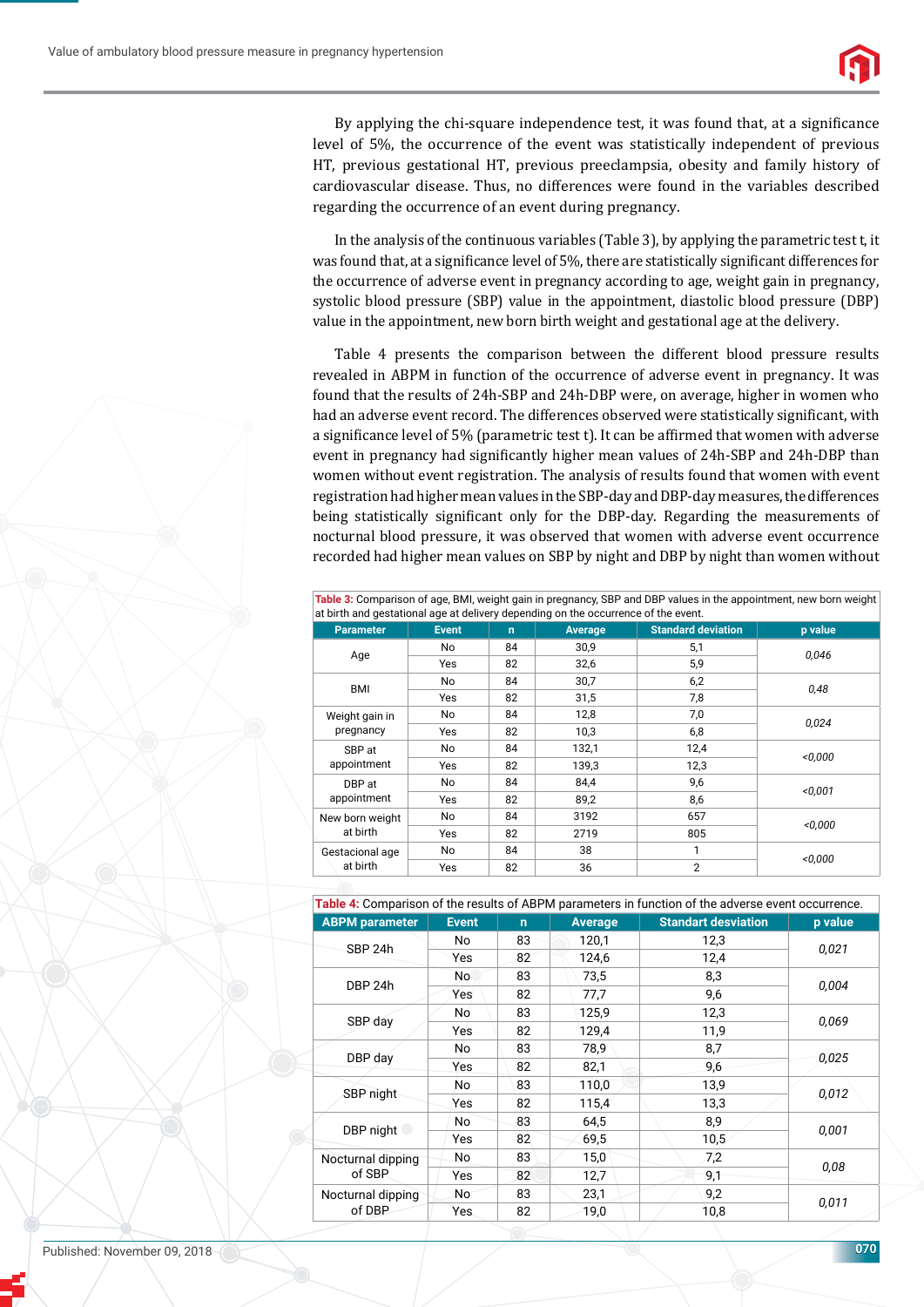

adverse event. These observed differences in SBP-night and DBP-night were statistically significant, with a significance level of  $5\%$ . Analysing the nocturnal descent of the arterial pressure (dipper profile), it was observed that the women with adverse event occurrence recorded lower dipping values of SBP and DBP at night, lower compared to women without events. With a significance level of 5% the differences were statistically significant for the nocturnal descent of the DBP.

### **Discussion**

The main goal in our study was demonstrate the importance of ABPM in the diagnostic approach and treatment of hypertension in pregnancy as a way to access some predictors of maternal-fetal adverse outcomes. Both systolic and diastolic blood pressure is not constant over twenty-four-hour period. It shows characteristic circadian pattern in all individuals, including non-pregnant and pregnant women in response to internal clock and mental and physical activity [11]. As others studies, the ABPM has been demonstrated to improve the diagnostic approach and the risk prediction in a general hypertensive population, and evidence is available also to support their usefulness in the management of hypertensive disorders in pregnancy [11-13]. ABPM has been specifically recommended for the identification of white-coat hypertension and the presence of masked hypertension because it allows evaluate the elevation in daytime BP, night-time BP or both [14]. Although previous studies did already suggest that nocturnal BP may be relevant in pregnancy [13], in our study we showed that the absence of physiological decrease in nocturnal blood pressure (non-dipper profile), especially diastolic values, are related to the appearance of adverse maternal-fetal events, presenting superior and independent value in relation to the physiological decrease of blood pressure values (dipper profile). On our study nocturnal hypertension has a strong power as predictor for the development of adverse events in pregnancy when is adjusted for other potential confounders, being the nocturnal diastolic values the best predictors remaining statistically significant after adjustment for the other ABPM values. In the young population, the HT is mostly defined at the expense of the diastolic values in comparison to the systolic ones. It is possible to think that the peripheral resistances are one of the important components to be taken into account in these cases [15]. It is known that in the general population, nocturnal hypertension is best associated with target organ damage and cardiovascular events and it was already described that these findings appear particularly relevant considering that nondipping circadian BP profiles are common in preeclampsia [13]. The access of this values is only possible with a method of blood pressure monitoring like ABPM; however, the only problem is when sleep has no quality either of which could selectively increase nocturnal BP while, at the same time, affecting outcome [12].

## **Conclusion**

Blood pressure monitoring by ambulatory method is very precise. Standardized twenty-four-hour blood pressure monitoring in pregnant women allows quantitative and qualitative evaluation of hypertensive status and is very important for regularization of timing and dosing of antihypertensive medications. ABPM could be a recommended approach for hypertensive diseases during pregnancy as diagnostic and treatment orientation method namely in conditions as white-coat effect, masked hypertension, nocturnal hypertension and nondipping profile. However, the available studies do not provide specific indications for its use in these conditions and do not clarify which of them should be preferred and in what situation. With our study we were able to deepen the quality of diagnosis and prognosis improving clinical management in a difficult but clinically highly relevant field such as hypertensive disorders in pregnancy, emphasizing the importance of the absence of physiological decrease of nocturnal blood pressure values, namely the diastolic values, as predictors of adverse events in these